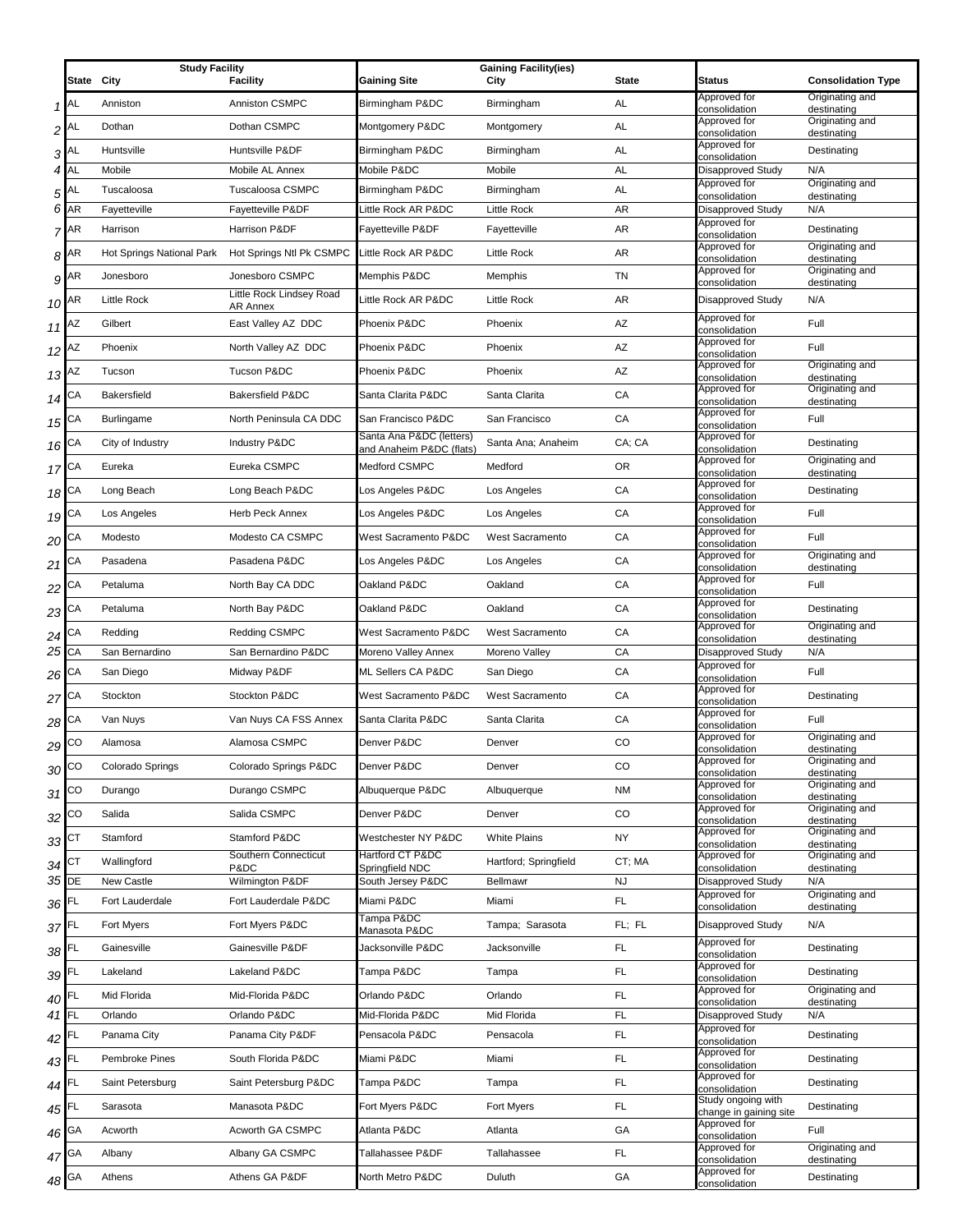|                      | State     | <b>Study Facility</b><br>City | <b>Facility</b>       | <b>Gaining Site</b>                                            | <b>Gaining Facility(ies)</b><br>City        | <b>State</b> | Status                                                       | <b>Consolidation Type</b>                         |
|----------------------|-----------|-------------------------------|-----------------------|----------------------------------------------------------------|---------------------------------------------|--------------|--------------------------------------------------------------|---------------------------------------------------|
| 49 GA                |           | Atlanta                       | Atlanta P&DC          | North Metro P&DC                                               | Duluth                                      | GA           | Study ongoing                                                | Originating                                       |
|                      |           |                               |                       | Columbia P&DC                                                  |                                             | SC: GA       | Approved for                                                 |                                                   |
| 50 <sup>GA</sup>     |           | Augusta                       | Augusta P&DF          | Macon P&DC                                                     | West Columbia; Macon                        |              | consolidation                                                | Destinating                                       |
| 51                   | <b>GA</b> | Cartersville                  | Cartersville GA CSMPC | Atlanta P&DC                                                   | Atlanta                                     | GA           | Approved for<br>consolidation                                | Full                                              |
| 52                   | GA        | Columbus                      | Columbus GA CSMPC     | Montgomery P&DC                                                | Montgomery                                  | AL           | Approved for<br>consolidation                                | Destinating                                       |
| 53                   | GA        | Douglasville                  | Douglasville GA CSMPC | Atlanta P&DC                                                   | Atlanta                                     | GA           | Approved for<br>consolidation                                | Full                                              |
| $54$ GA              |           | Marietta                      | Marietta GA DDC       | North Metro P&DC                                               | Duluth                                      | GA           | Approved for<br>consolidation                                | Full                                              |
| 55                   | GА        | Savannah                      | Savannah PO CSMPC     | Charleston P&DF                                                | North Charleston                            | SC           | Approved for<br>consolidation                                | Full                                              |
| 56                   | GА        | Savannah                      | Savannah P&DF         | <b>Charleston P&amp;DF</b><br>Macon P&DC<br>Jacksonville P&DC  | North Charleston; Macon;<br>Jacksonville    | SC; GA; FL   | Approved for<br>consolidation                                | Originating and<br>destinating                    |
| 57 <sup>GA</sup>     |           | Swainsboro                    | Swainsboro CSMPC      | Macon P&DC                                                     | Macon                                       | GA           | Approved for<br>consolidation                                | Originating and<br>destinating                    |
| 58                   | GA        | Valdosta                      | Valdosta CSMPC        | Jacksonville P&DC                                              | Jacksonville                                | FL.          | Approved for<br>consolidation                                | Originating and<br>destinating                    |
| $59$ GA              |           | Waycross                      | <b>Waycross CSMPC</b> | Jacksonville P&DC                                              | Jacksonville                                | FL           | Approved for<br>consolidation                                | Destinating                                       |
| 60 <sup>IA</sup>     |           | Carroll                       | Carroll CSMPC         | Des Moines P&DC                                                | Des Moines                                  | IA           | Approved for                                                 | Originating and                                   |
| 61 IA                |           | Cedar Rapids                  | Cedar Rapids P&DF     | Quad Cities P&DF                                               | Milan                                       | IL           | consolidation<br><b>Disapproved Study</b>                    | destinating<br>N/A                                |
| 62                   | IA        | Creston                       | Creston IA CSMPC      | Des Moines P&DC                                                | Des Moines                                  | IA           | Approved for                                                 | Originating and                                   |
| 63 IA                |           | Waterloo                      | Waterloo P&DF         | Des Moines P&DC                                                | Des Moines                                  | IA           | consolidation<br>Disapproved Study                           | destinating<br>N/A                                |
| $64$ <sup>ID</sup>   |           | Pocatello                     | Pocatello ID CSMPC    | Salt Lake City P&DC                                            | Salt Lake City                              | UT           | Approved for<br>consolidation                                | Originating and<br>destinating                    |
| 65                   |           | Bloomington                   | Bloomington IL P&DF   | Peoria P&DF<br>Champaign P&DF                                  | Peoria; Champaign                           | IL; IL       | Approved for<br>consolidation                                | Originating and<br>destinating                    |
| $66$ $^{\rm IL}$     |           | Carbondale                    | Carbondale CSMPC      | Evansville P&DF                                                | Evansville                                  | IN           | Approved for<br>consolidation                                | Originating and<br>destinating                    |
| 67                   | IL        | Centralia                     | Centralia CSMPC       | Evansville P&DF                                                | Evansville                                  | IN           | Approved for<br>consolidation                                | Originating and<br>destinating                    |
| 68 <sup>IL</sup>     |           | Champaign                     | Champaign P&DF        | <b>Bloomington P&amp;DF</b><br>Springfield P&DC                | Bloomington; Springfield                    | IL: IL       | Disapproved Study                                            | N/A                                               |
| 69                   |           | Chicago                       | Irving Park P&DC      | Busse Metro Surf Hub Anx<br>Chicago IL NDC<br>Palatine IL P&DC | Elk Grove Village; Forest<br>Park; Palatine | IL; IL; IL   | <b>Disapproved Study</b>                                     | N/A                                               |
| 70 <sup>IL</sup>     |           | Chicago                       | Cardiss Collins P&DC  | Carol Stream P&DC<br>South Suburban P&DC                       | Carol Stream; Bedford Park IL; IL           |              | Approved for<br>consolidation                                | Originating                                       |
| $71$ <sup>IL</sup>   |           | Effingham                     | Effingham CSMPC       | Champaign P&DF                                                 | Champaign                                   | IL           | Approved for<br>consolidation                                | Originating and<br>destinating                    |
| 72 <sup>IL</sup>     |           | Fox Valley                    | Fox Valley P&DC       | So Suburban P&DC                                               | <b>Bedford Park</b>                         | IL.          | Approved for<br>consolidation                                | Destinating                                       |
| $73$ <sup>IL</sup>   |           | Quincy                        | Quincy P&DF           | Columbia MO P&DF                                               | Columbia                                    | <b>MO</b>    | Approved for<br>consolidation                                | Originating and<br>destinating                    |
| 74 <sup>IL</sup>     |           | Rockford                      | Rockford P&DF         | Carol Stream<br>P&DC/Palatine P&DC<br>St. Louis NDC            | Carol Stream; Palatine                      | IL; IL       | Study ongoing with<br>change in gaining site<br>Approved for | Originating and<br>destinating<br>Originating and |
| 75 <sup>IL</sup>     |           | Springfield                   | Springfield IL P&DC   | St. Louis P&DC                                                 | Hazelwood; Saint Louis                      | MO; MO       | consolidation                                                | destinating                                       |
| 76 IN                |           | Bloomington                   | Bloomington IN P&DF   | Indianapolis P&DC                                              | Indianapolis                                | IN           | Approved for<br>consolidation                                | Destinating                                       |
| 77 <sup>IN</sup>     |           | Columbus                      | Columbus IN CSMPC     | Indianapolis P&DC                                              | Indianapolis                                | IN           | Approved for<br>consolidation                                | Full                                              |
| $78$ $\vert N \vert$ |           | Gary                          | Gary P&DC             | So Suburban P&DC                                               | <b>Bedford Park</b>                         | IL.          | Approved for<br>consolidation                                | Originating and<br>destinating                    |
| 79 IN                |           | Kokomo                        | Kokomo IN P&DF        | Indianapolis P&DC                                              | Indianapolis                                | IN           | Approved for<br>consolidation                                | Originating and<br>destinating                    |
| $80$ $^{\sf IN}$     |           | Lafayette                     | Lafayette IN P&DF     | Indianapolis P&DC                                              | Indianapolis                                | IN           | Approved for<br>consolidation                                | Destinating                                       |
| $81$ IN              |           | Muncie                        | Muncie P&DF           | Indianapolis P&DC                                              | Indianapolis                                | IN           | Approved for<br>consolidation                                | Destinating                                       |
| $82$ IN              |           | South Bend                    | South Bend P&DC       | Fort Wayne P&DC                                                | Fort Wayne                                  | IN           | Approved for<br>consolidation                                | Originating and<br>destinating                    |
| $83$ <sup>IN</sup>   |           | <b>Terre Haute</b>            | Terre Haute P&DF      | Indianapolis P&DC                                              | Indianapolis; Evansville                    | IN; IN       | Approved for                                                 | Originating and                                   |
| $84$ <sup>KS</sup>   |           | Colby                         | Colby CSMPC           | Evansville P&DF<br>North Platte P&DF                           | North Platte                                | <b>NE</b>    | consolidation<br>Approved for                                | destinating<br>Destinating                        |
| $85$ <sup>KS</sup>   |           | Dodge City                    | Dodge City CSMPC      | Wichita P&DC                                                   | Wichita                                     | ΚS           | consolidation<br>Approved for                                | Originating and                                   |
| $86$ <sup>KS</sup>   |           | Hays                          | Hays CSMPC            | Wichita P&DC                                                   | Wichita                                     | KS           | consolidation<br>Approved for                                | destinating<br>Destinating                        |
| 87 <sup>KS</sup>     |           | Hutchinson                    | Hutchinson CSMPC      | Wichita P&DC                                                   | Wichita                                     | KS           | consolidation<br>Approved for                                | Destinating                                       |
|                      |           | Liberal                       | Liberal CSMPC         | Amarillo P&DF                                                  | Amarillo                                    | TX           | consolidation<br>Approved for                                | Originating and                                   |
| $88$ <sup>KS</sup>   |           |                               |                       |                                                                |                                             |              | consolidation<br>Approved for                                | destinating<br>Originating and                    |
| $89$ <sup>KS</sup>   |           | Salina                        | Salina KS P&DF        | Wichita P&DC                                                   | Wichita                                     | KS           | consolidation<br>Approved for                                | destinating<br>Originating and                    |
| $90$ <sup>KS</sup>   |           | Topeka                        | Topeka P&DF           | Kansas City P&DC                                               | Kansas City                                 | <b>MO</b>    | consolidation                                                | destinating                                       |
| 91 KY                |           | <b>Bowling Green</b>          | Bowling Green P&DF    | Nashville P&DC                                                 | Nashville                                   | TN           | Approved for<br>consolidation                                | Destinating                                       |
| 92                   | KY        | Campton                       | Campton CSMPC         | Louisville P&DC                                                | Louisville                                  | KY           | Approved for<br>consolidation                                | Originating and<br>destinating                    |
| 93 KY                |           | Elizabethtown                 | Elizabethtown CSMPC   | Louisville P&DC                                                | Louisville                                  | KY.          | Approved for<br>consolidation                                | Originating and<br>destinating                    |
| $94$ KY              |           | Hazard                        | <b>Hazard CSMPC</b>   | Knoxville P&DC                                                 | Knoxville                                   | TN           | Approved for<br>consolidation                                | Originating and<br>destinating                    |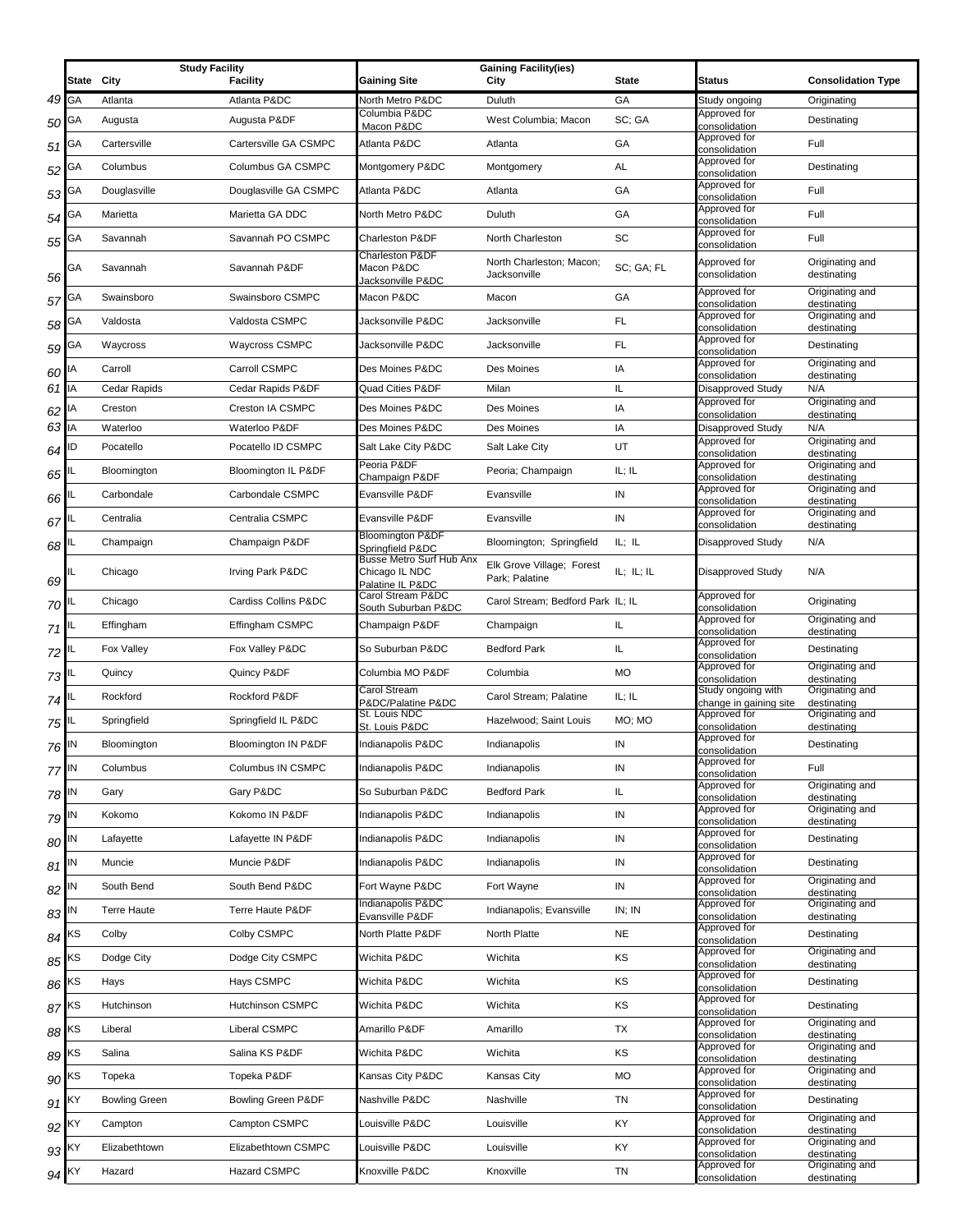|        |            | <b>Study Facility</b> |                          | <b>Gaining Site</b>                                          | <b>Gaining Facility(ies)</b> |                |                                              |                                              |
|--------|------------|-----------------------|--------------------------|--------------------------------------------------------------|------------------------------|----------------|----------------------------------------------|----------------------------------------------|
|        | State City |                       | <b>Facility</b>          | Louisville P&DC                                              | City                         | <b>State</b>   | <b>Status</b><br>Approved for                | <b>Consolidation Type</b><br>Originating and |
| 95     | ΚY         | Lexington             | Lexington P&DC           | Knoxville TN P&DC                                            | Louisville; Knoxville        | KY;TN          | consolidation                                | destinating                                  |
| 96     | ΚY         | London                | London P&DF              | Knoxville P&DC                                               | Knoxville                    | TN             | Approved for<br>consolidation                | Destinating                                  |
| 97     | KY         | Louisville            | Louisville KY Annex      | Louisville P&DC                                              | Louisville                   | KY             | <b>Disapproved Study</b><br>Approved for     | N/A                                          |
| 98     | ΚY         | Owensboro             | Owensboro CSMPC          | Evansville P&DF                                              | Evansville                   | IN             | consolidation                                | Destinating                                  |
| 99     | ΚY         | Paducah               | Paducah P&DF             | Evansville P&DF                                              | Evansville                   | IN             | Approved for<br>consolidation                | Originating and<br>destinating               |
| 100    | ΚY         | Somerset              | Somerset CSMPC           | Knoxville P&DC                                               | Knoxville                    | TN             | Approved for<br>consolidation                | Originating and<br>destinating               |
| 101    | LA         | Lafayette             | Lafayette LA P&DF        | Baton Rouge P&DC                                             | <b>Baton Rouge</b>           | LA             | Approved for<br>consolidation                | Originating                                  |
| 102    | LA         | <b>New Orleans</b>    | New Orleans P&DC         | Baton Rouge P&DC                                             | <b>Baton Rouge</b>           | LA             | Approved for<br>consolidation                | Originating and<br>destinating               |
| 103    | МA         | <b>Boston</b>         | Boston P&DC              | Middlesex Essex P&DC<br>Northwest Boston P&DF                | North Reading; Waltham       | MA; MA         | <b>Disapproved Study</b>                     | N/A                                          |
| 104    | МA         | <b>Brockton</b>       | <b>Brockton P&amp;DC</b> | Boston P&DC / Middlesex<br>Essex P&DC                        | Boston; North Reading        | MA; MA         | Study ongoing with                           | Originating and                              |
| 105    | МA         | Lowell                | Lowell MA DDC            | Boston MA P&DC                                               | Boston                       | MA             | change in gaining site<br>Approved for       | destinating<br>Full                          |
|        | МA         | North Reading         | Middlesex Essex P&DC     | Boston MA P&DC (Itrs only) Boston                            |                              | MA             | consolidation<br>Approved for                | Originating and                              |
| 106    |            |                       |                          | Boston P&DC (Itrs only)                                      |                              |                | consolidation<br>Approved for                | destinating<br>Originating and               |
| 107    | МA         | Shrewsbury            | Central Mass P&DC        | Middlesex Esx P&DC (flts<br>onlv)                            | Boston; North Reading        | MA; MA         | consolidation                                | destinating                                  |
| 108    | МA         | Waltham               | Northwest Boston P&DF    | Boston P&DC (Itrs only)<br>Middlesex Esx P&DC (flts<br>only) | Boston; North Reading        | MA; MA         | Approved for<br>consolidation                | Originating and<br>destinating               |
| 109    | МA         | Wareham               | Wareham CSMPC            | Providence P&DC                                              | Providence                   | R <sub>l</sub> | Approved for<br>consolidation                | Destinating                                  |
| 110    | МD         | Cumberland            | <b>Cumberland CSMPC</b>  | Johnstown P&DF                                               | Johnstown                    | PA             | Approved for<br>consolidation                | Originating and<br>destinating               |
| 111    | MD         | Easton                | Eastern Shore P&DF       | Wilmington P&DF                                              | <b>New Castle</b>            | DE             | Study ongoing with<br>change in gaining site | Originating and<br>destinating               |
| 112    | МD         | Gaithersburg          | Suburban MD Annex        | Southern Maryland Capital<br><b>Beltway Facility</b>         | Capitol Heights              | <b>MD</b>      | Approved for<br>consolidation                | Full                                         |
| 113    | MD         | Waldorf               | Waldorf MD CSMPC         | Southern Maryland P&DC                                       | Capitol Heights              | <b>MD</b>      | Approved for<br>consolidation                | Full                                         |
| 114    | МE         | Hampden               | Eastern Maine P&DF       | Southern Maine P&DC                                          | Scarborough                  | ME             | Approved for<br>consolidation                | Originating and<br>destinating               |
| 115    | MI         | Detroit               | Detroit P&DC             | Michigan Metroplex MI<br>P&DC                                | Pontiac                      | MI             | <b>Disapproved Study</b>                     | N/A                                          |
| 116    |            | Gaylord               | Gaylord P&DF             | Traverse City P&DF                                           | <b>Traverse City</b>         | MI             | Approved for<br>consolidation                | Originating and<br>destinating               |
| 117    | MI         | Jackson               | Jackson MI CSMPC         | Detroit P&DC                                                 | Detroit                      | MI             | Approved for<br>consolidation                | Destinating                                  |
| 118    |            | Kalamazoo             | Kalamazoo P&DC           | Grand Rapids P&DC                                            | <b>Grand Rapids</b>          | MI             | Approved for<br>consolidation                | Destinating                                  |
| 119    | MI         | Kingsford             | Iron Mountain P&DF       | Green Bay P&DC                                               | Green Bay                    | WI             | Approved for<br>consolidation                | Originating and<br>destinating               |
| 120    | MI         | Lansing               | Lansing P&DC             | Michigan Metroplex (Orig)                                    | Pontiac; Grand Rapids        | MI; MI         | Approved for                                 | Originating and                              |
| 121    | MI         | Saginaw               | Saginaw P&DC             | Grand Rapids P&DC (Dest)<br>Michigan Metroplex MI            | Pontiac                      | MI             | consolidation<br>Approved for                | destinating<br>Destinating                   |
| 122 MI |            | Saginaw               | Wheeler Street MI Annex  | P&DC<br>Michigan Metroplex MI                                | Pontiac                      | MI             | consolidation<br>Approved for                | Full                                         |
|        |            | Bemidji               | Bemidji CSMPC            | P&DC<br>Minneapolis P&DC                                     | Minneapolis                  | MN             | consolidation<br>Approved for                | Destinating                                  |
| 123 MN |            |                       |                          |                                                              |                              |                | consolidation<br>Approved for                | Originating and                              |
| 124    | ΜN         | Duluth                | Duluth P&DF              | Saint Paul P&DC                                              | Saint Paul                   | MN             | consolidation<br>Approved for                | destinating<br>Originating and               |
| 125    | ΜN         | Mankato               | Mankato P&DF             | Minneapolis P&DC                                             | Minneapolis                  | ΜN             | consolidation<br>Approved for                | destinating<br>Originating and               |
| 126    | ΜN         | Rochester             | Rochester MN P&DF        | Saint Paul P&DC                                              | Saint Paul                   | MN             | consolidation<br>Approved for                | destinating<br>Originating and               |
| 127    | ΜN         | <b>Waite Park</b>     | Saint Cloud P&DF         | Minneapolis P&DC                                             | Minneapolis                  | ΜN             | consolidation                                | destinating                                  |
| 128    | МO         | Cape Girardeau        | Cape Girardeau P&DF      | Saint Louis P&DC                                             | Saint Louis                  | MO             | Approved for<br>consolidation                | Originating and<br>destinating               |
| 129    | МO         | Springfield           | Springfield MO P&DF      | Kansas City P&DC                                             | Kansas City                  | MO             | Approved for<br>consolidation                | Originating and<br>destinating               |
| 130    | МS         | Grenada               | Grenada CSMPC            | Jackson P&DC                                                 | Jackson                      | <b>MS</b>      | Approved for<br>consolidation                | Originating and<br>destinating               |
| 131    | МS         | Gulfport              | Gulfport P&DF            | Mobile P&DC                                                  | Mobile                       | AL             | Approved for<br>consolidation                | Originating and<br>destinating               |
| 132    | МS         | Hattiesburg           | Hattiesburg CSMPC        | Mobile P&DC                                                  | Mobile                       | <b>AL</b>      | Approved for<br>consolidation                | Originating and<br>destinating               |
| 133    | <b>MS</b>  | Tupelo                | <b>Tupelo CSMPC</b>      | Memphis P&DC                                                 | Memphis                      | TN             | Approved for<br>consolidation                | Originating and<br>destinating               |
| 134    | МT         | <b>Butte</b>          | <b>Butte CSMPC</b>       | Great Falls P&DF                                             | <b>Great Falls</b>           | MT             | Approved for<br>consolidation                | Destinating                                  |
| 135    | МT         | Helena                | Helena CSMPC             | Great Falls P&DF                                             | <b>Great Falls</b>           | MT             | Approved for<br>consolidation                | Destinating                                  |
| 136    | МT         | Kalispell             | Kalispell CSMPC          | Missoula CSMPC                                               | Missoula                     | MT             | Study ongoing with<br>change in gaining site | Originating and<br>destinating               |
| 137 MT |            | Missoula              | Missoula CSMPC           | Spokane P&DC                                                 | Spokane                      | WA             | Disapproved Study                            | N/A                                          |
| 138    | МT         | <b>Wolf Point</b>     | Wolf Point CSMPC         | <b>Billings P&amp;DC</b>                                     | <b>Billings</b>              | MT             | Approved for<br>consolidation                | Originating and<br>destinating               |
| 139    | ΝC         | Asheville             | Asheville P&DF           | Greenville P&DC                                              | Greenville                   | SC             | Approved for<br>consolidation                | Originating and<br>destinating               |
| 140    | ΝC         | Fayetteville          | Fayetteville NC Annex    | Fayetteville P&DC                                            | Fayetteville                 | NC             | Approved for<br>consolidation                | Full                                         |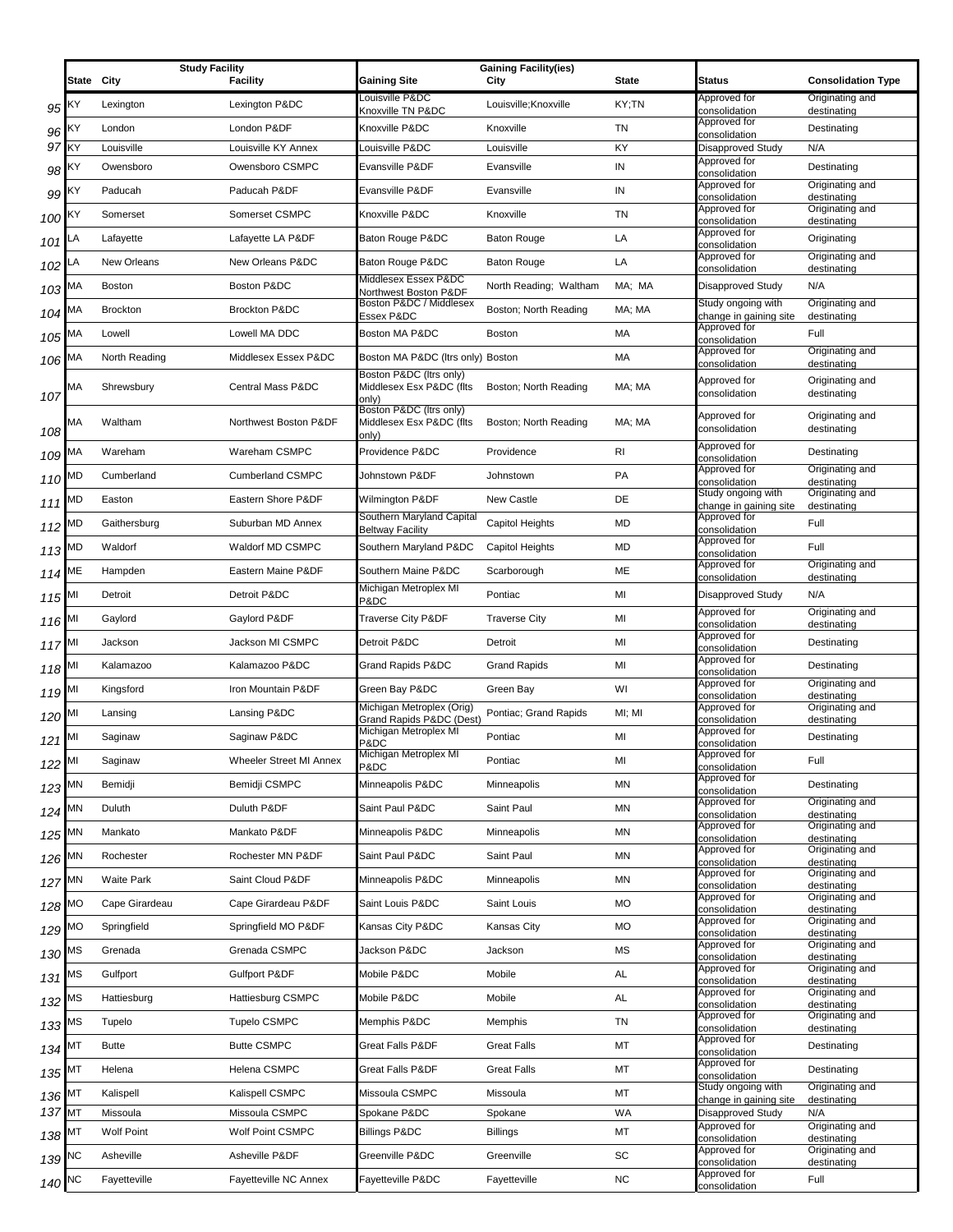|                     | <b>Study Facility</b> |                       |                                            | <b>Gaining Facility(ies)</b>                                                                                                             |                                                                        |           |                                   |                                |
|---------------------|-----------------------|-----------------------|--------------------------------------------|------------------------------------------------------------------------------------------------------------------------------------------|------------------------------------------------------------------------|-----------|-----------------------------------|--------------------------------|
|                     | State City            |                       | <b>Facility</b>                            | Gaining Site                                                                                                                             | City                                                                   | State     | <b>Status</b>                     | <b>Consolidation Type</b>      |
| 141                 | NC                    | Fayetteville          | Fayetteville P&DC                          | Charlotte P&DC                                                                                                                           | Charlotte; Raleigh                                                     | NC; NC    | Approved for                      | Originating and                |
| 142                 | NC                    | Kinston               | Kinston NC Annex                           | Raleigh P&DC<br>Raleigh P&DC                                                                                                             | Raleigh                                                                | <b>NC</b> | consolidation<br>Approved for     | destinating<br>Full            |
|                     |                       |                       |                                            |                                                                                                                                          |                                                                        |           | consolidation<br>Approved for     | Originating and                |
| 143                 | ٧С                    | Kinston               | Kinston P&DF                               | Raleigh P&DC                                                                                                                             | Raleigh                                                                | <b>NC</b> | consolidation                     | destinating                    |
| 144                 | NС                    | <b>Rocky Mount</b>    | Rocky Mount P&DF                           | Raleigh P&DC                                                                                                                             | Raleigh                                                                | <b>NC</b> | Approved for<br>consolidation     | Originating and<br>destinating |
| 145                 | ND                    | Devils Lake           | Devils Lake CSMPC                          | Grand Forks CSMPC                                                                                                                        | <b>Grand Forks</b>                                                     | <b>ND</b> | Approved for<br>consolidation     | Originating and<br>destinating |
| 146 ND              |                       | <b>Grand Forks</b>    | <b>Grand Forks CSMPC</b>                   | Fargo P&DC                                                                                                                               | Fargo                                                                  | <b>ND</b> | Disapproved Study                 | N/A                            |
| 147                 | ND                    | Minot                 | Minot CSMPC                                | <b>Bismarck P&amp;DF</b>                                                                                                                 | <b>Bismarck</b>                                                        | <b>ND</b> | Approved for<br>consolidation     | Originating and<br>destinating |
| 148                 | NE                    | Alliance              | Alliance CSMPC                             | North Platte P&DF                                                                                                                        | North Platte                                                           | <b>NE</b> | Approved for<br>consolidation     | Originating and<br>destinating |
| 149 NE              |                       | Grand Island          | Grand Island P&DF                          | Omaha NE P&DC                                                                                                                            | Omaha                                                                  | <b>NE</b> | Approved for<br>consolidation     | Originating and<br>destinating |
| 150                 | NE                    | Norfolk               | Norfolk NE P&DF                            | Omaha NE P&DC                                                                                                                            | Omaha                                                                  | <b>NE</b> | Approved for<br>consolidation     | Originating and<br>destinating |
| 151                 | <b>NE</b>             | North Platte          | North Platte P&DF<br>Omaha NE Mail         | Cheyenne P&DC                                                                                                                            | Cheyenne                                                               | WY        | Disapproved Study                 | N/A                            |
| 152                 | NE                    | Omaha                 | <b>Consolidation Center Annex</b>          | Omaha NE P&DC                                                                                                                            | Omaha                                                                  | <b>NE</b> | <b>Disapproved Study</b>          | N/A                            |
| 153 NH              |                       | Manchester            | Manchester P&DC                            | Southern Maine P&DC                                                                                                                      | Scarborough                                                            | ME        | <b>Disapproved Study</b>          | N/A                            |
| 154                 | NΗ                    | Nashua                | Nashua NH L&DC                             | Southern Maine ME P&DC<br>and/or Middlesex Essex MA<br>P&DC and/or Northwest<br>Boston MA P&DF and/or<br>White River Junction VT<br>P&DC | Scarborough; North<br>Reading; Waltham; White<br><b>River Junction</b> |           | ME; MA; MA; VT Disapproved Study  | N/A                            |
| 155 NJ              |                       | <b>Bellmawr</b>       | South Jersey P&DC                          | Philadelphia P&DC                                                                                                                        | Philadelphia                                                           | PA        | Disapproved Study                 | N/A                            |
| 156                 | ΝJ                    | Eatontown             | Monmouth P&DC                              | Trenton P&DC                                                                                                                             | Trenton                                                                | <b>NJ</b> | Approved for<br>consolidation     | Destinating                    |
| 157                 | ٦J                    | Edison                | Kilmer P&DC                                | Dominick V Daniels P&DC Kearny                                                                                                           |                                                                        | <b>NJ</b> | Approved for<br>consolidation     | Destinating                    |
| 158                 | NJ                    | Egg Harbor Township   | Jersey Shore (Pleasantville)<br><b>DDC</b> | South Jersey P&DC                                                                                                                        | <b>Bellmawr</b>                                                        | <b>NJ</b> | Approved for<br>consolidation     | Full                           |
| 159 <sup>NJ</sup>   |                       | Kearny                | New Jersey NJ L&DC                         | Northern NJ Metro P&DC                                                                                                                   | Teterboro                                                              | <b>NJ</b> | Approved for<br>consolidation     | Full                           |
| 160 NJ              |                       | Teterboro             | Northern NJ Metro P&DC                     | Dominick V Daniels P&DC Kearny                                                                                                           |                                                                        | <b>NJ</b> | Approved for<br>consolidation     | Originating and<br>destinating |
| 161                 | NМ                    | Alamogordo            | Alamogordo CSMPC                           | El Paso P&DC                                                                                                                             | El Paso                                                                | TX        | Approved for<br>consolidation     | Originating and<br>destinating |
| 162                 | NМ                    | Albuquerque           | Albuquerque NM ASF<br>Annex                | Albuquerque P&DC                                                                                                                         | Albuquerque                                                            | <b>NM</b> | Disapproved Study                 | N/A                            |
| 163                 | NΜ                    | Clovis                | <b>Clovis CSMPC</b>                        | Lubbock P&DF                                                                                                                             | Lubbock                                                                | TX        | Approved for<br>consolidation     | Originating and<br>destinating |
| 164                 | NM                    | Farmington            | Farmington CSMPC                           | Albuquerque P&DC                                                                                                                         | Albuquerque                                                            | <b>NM</b> | Approved for<br>consolidation     | Originating and<br>destinating |
| 165                 | NM                    | Roswell               | Roswell CSMPC                              | Lubbock P&DF                                                                                                                             | Lubbock                                                                | TX        | Approved for<br>consolidation     | Originating and<br>destinating |
| 166                 | ΝМ                    | Socorro               | Socorro CSMPC                              | Albuquerque P&DC                                                                                                                         | Albuquerque                                                            | <b>NM</b> | Approved for<br>consolidation     | Originating and<br>destinating |
| 167                 | <b>NM</b>             | Truth or Consequences | Truth or Cons CSMPC                        | Albuquerque P&DC                                                                                                                         | Albuquerque                                                            | <b>NM</b> | Approved for<br>consolidation     | Originating and<br>destinating |
| 168 NM              |                       | Tucumcari             | Tucumcari CSMPC                            | Albuquerque P&DC                                                                                                                         | Albuquerque                                                            | <b>NM</b> | Approved for<br>consolidation     | Originating and<br>destinating |
| 169 NV              |                       | Elko                  | Elko CSMPC                                 | Salt Lake City P&DC                                                                                                                      | Salt Lake City                                                         | UT        | Approved for<br>consolidation     | Originating and<br>destinating |
| 170 NV              |                       | Reno                  | Reno P&DC                                  | West Sacramento P&DC                                                                                                                     | West Sacramento                                                        | CA        | Disapproved Study                 | N/A                            |
| 171 NY              |                       | Amsterdam             | Amsterdam NY CSMPC                         | Albany P&DC                                                                                                                              | Albany                                                                 | <b>NY</b> | Approved for<br>consolidation     | Full                           |
| 172                 | NΥ                    | Bethpage              | New York NY L&DC                           | Western Nassau NY P&DC Garden City                                                                                                       |                                                                        | <b>NY</b> | <b>Disapproved Study</b>          | N/A                            |
| 173 NY              |                       | Binghamton            | <b>Binghamton CSMPC</b>                    | Syracuse P&DC                                                                                                                            | Syracuse                                                               | NY        | Approved for<br>consolidation     | Destinating                    |
| 174 NY              |                       | Binghamton            | <b>Binghamton NY STC</b>                   | N/A                                                                                                                                      |                                                                        |           | Approved for<br>consolidation     | Full                           |
| 175                 | NΥ                    | Brooklyn              | Brooklyn P&DC                              | Morgan P&DC                                                                                                                              | New York                                                               | NY        | Approved for<br>consolidation     | Originating                    |
| $176$ <sup>NY</sup> |                       | <b>Buffalo</b>        | <b>Buffalo P&amp;DC</b>                    | Rochester P&DC                                                                                                                           | Rochester                                                              | <b>NY</b> | Approved for<br>consolidation     | Originating and<br>destinating |
| $177$ <sup>NY</sup> |                       | Flushing              | Queens P&DC                                | Brooklyn P&DC                                                                                                                            | Brooklyn                                                               | <b>NY</b> | Approved for<br>consolidation     | Destinating                    |
| 178 NY              |                       | Garden City           | Western Nassau P&DC                        | Mid-Island NY P&DC                                                                                                                       | Melville                                                               | <b>NY</b> | Disapproved Study<br>Approved for | N/A                            |
| 179 NY              |                       | Glens Falls           | Glens Falls NY CSMPC                       | Albany P&DC                                                                                                                              | Albany                                                                 | <b>NY</b> | consolidation<br>Approved for     | Full                           |
| 180 NY              |                       | Melville              | Mid-Island NY Annex                        | Mid-Island NY P&DC                                                                                                                       | Melville                                                               | <b>NY</b> | consolidation                     | Full                           |
| $181$ <sup>NY</sup> |                       | Monsey                | Monsey NY DDC                              | Westchester NY P&DC                                                                                                                      | <b>White Plains</b>                                                    | NY        | Approved for<br>consolidation     | Full                           |
| 182                 | NΥ                    | Newburgh              | Mid-Hudson P&DC                            | Albany P&DC                                                                                                                              | Albany                                                                 | NY        | Approved for<br>consolidation     | Originating and<br>destinating |
| $183$ <sup>NY</sup> |                       | Plattsburgh           | Plattsburgh CSMPC                          | Albany P&DC                                                                                                                              | Albany                                                                 | <b>NY</b> | Approved for<br>consolidation     | Originating and<br>destinating |
| 184                 | NΥ                    | Staten Island         | Staten Island P&DF                         | Brooklyn P&DC                                                                                                                            | Brooklyn                                                               | NY        | Approved for<br>consolidation     | Destinating                    |
| 185                 | OН                    | Akron                 | Akron P&DC                                 | Cleveland P&DC                                                                                                                           | Cleveland                                                              | OH        | Approved for<br>consolidation     | Originating and<br>destinating |
| 186                 | OH                    | Athens                | Athens OH CSMPC                            | Columbus P&DC                                                                                                                            | Columbus                                                               | OH        | Approved for<br>consolidation     | Destinating                    |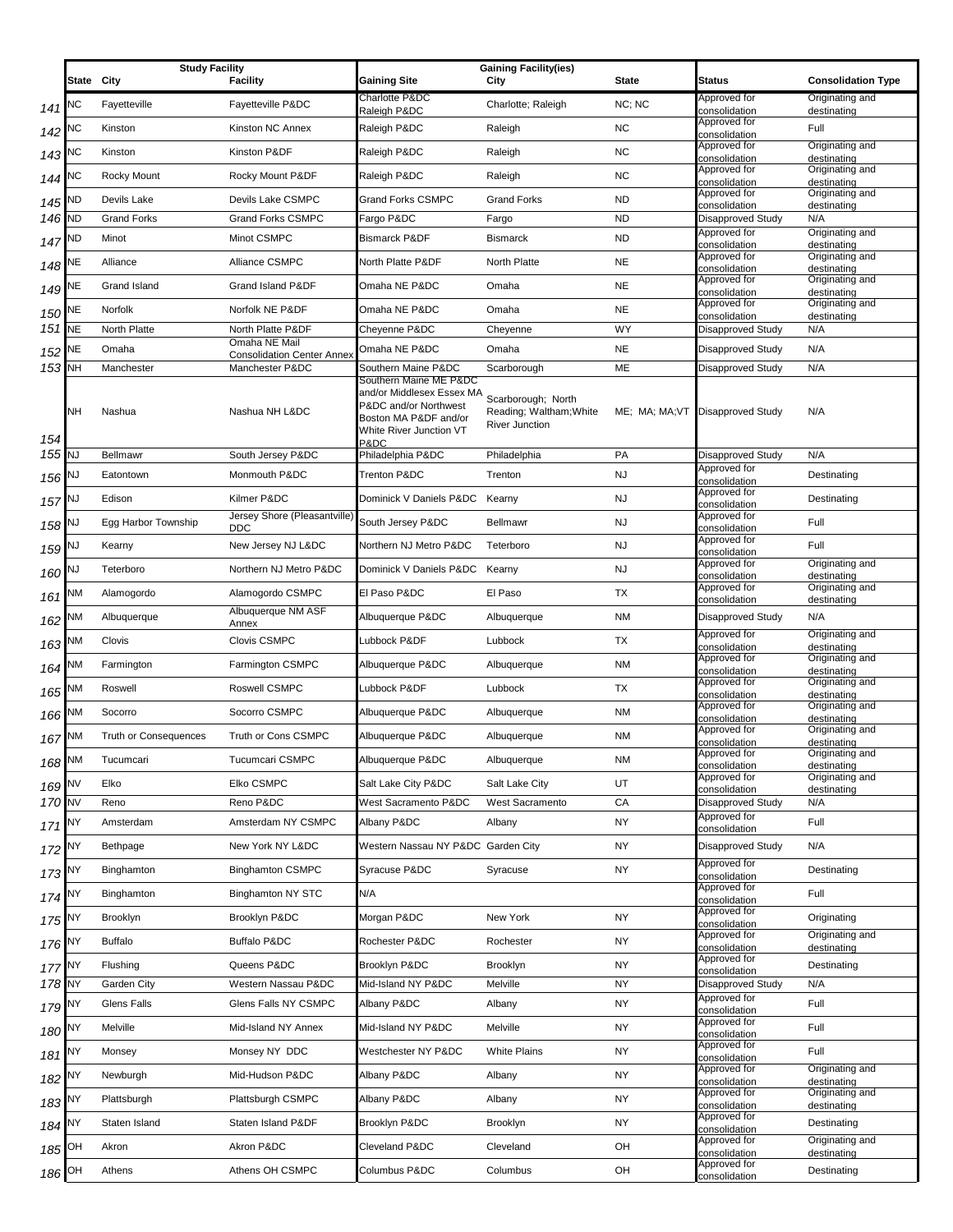|                     | State City | <b>Study Facility</b> | <b>Facility</b>           | <b>Gaining Site</b>                                        | <b>Gaining Facility(ies)</b><br>City  | <b>State</b> | <b>Status</b>                                  | <b>Consolidation Type</b>      |
|---------------------|------------|-----------------------|---------------------------|------------------------------------------------------------|---------------------------------------|--------------|------------------------------------------------|--------------------------------|
|                     |            |                       |                           |                                                            |                                       |              | Approved for                                   |                                |
| 187                 | ОН         | Canton                | Canton P&DF               | Cleveland P&DC                                             | Cleveland                             | OH           | consolidation<br>Approved for                  | Destinating                    |
| 188                 | OН         | Chillicothe           | Chillicothe OH CSMPC      | Columbus P&DC<br>Louisville P&DC                           | Columbus                              | OH           | consolidation                                  | Destinating                    |
| 189                 | ОН         | Cincinnati            | Cincinnati P&DC           | Columbus P&DC<br>Indianapolis P&DC                         | Louisville; Columbus;<br>Indianapolis | KY; OH; IN   | Disapproved Study                              | N/A                            |
| 190                 | ОН         | Dayton                | Dayton P&DC               | Columbus P&DC                                              | Columbus                              | OH           | Approved for<br>consolidation                  | Originating and<br>destinating |
| 191                 | ОН         | Ironton               | Ironton OH CSMPC          | Columbus P&DC                                              | Columbus                              | OH           | Approved for<br>consolidation                  | Full                           |
| 192                 | ОН         | Steubenville          | Steubenville CSMPC        | Pittsburgh P&DC                                            | Pittsburgh                            | PA           | Approved for<br>consolidation                  | Originating and<br>destinating |
| 193                 | ОН         | Toledo                | Toledo P&DF               | MI Metroplex P&DC and<br>Detroit P&DC and<br>Columbus P&DC | Pontiac; Detroit; Columbus            | MI:MI: OH    | Approved for<br>consolidation                  | Originating and<br>destinating |
| 194                 | ОН         | Youngstown            | Youngstown P&DF           | Cleveland P&DC                                             | Cleveland                             | OH           | Approved for<br>consolidation                  | Originating and<br>destinating |
| 195                 | ОΚ         | McAlester             | McAlester CSMPC           | Oklahoma City P&DC                                         | Oklahoma City                         | OK           | Approved for<br>consolidation                  | Destinating                    |
| 196                 | ΟK         | Poteau                | Poteau OK CSMPC           | Oklahoma City P&DC                                         | Oklahoma City                         | OK           | Approved for<br>consolidation                  | Full                           |
| 197                 | ОК         | Tulsa                 | Tulsa P&DC                | Oklahoma City P&DC                                         | Oklahoma City                         | OK           | Approved for<br>consolidation                  | Originating and<br>destinating |
| 198                 | ЮK         | Woodward              | Woodward OK CSMPC         | Oklahoma City P&DC                                         | Oklahoma City                         | OK           | Approved for<br>consolidation                  | Full                           |
| 199                 | ОR         | Bend                  | <b>Bend CSMPC</b>         | Portland P&DC                                              | Portland                              | OR.          | Approved for<br>consolidation                  | Originating and<br>destinating |
| 200                 | ОR         | Hillsboro             | Sunset OR DDC             | Portland P&DC                                              | Portland                              | <b>OR</b>    | Approved for<br>consolidation                  | Full                           |
| 201                 | ОR         | Pendleton             | Pendleton CSMPC           | Portland P&DC                                              | Portland                              | 0R           | Approved for                                   | Originating and                |
| 202                 | OR         | Portland              | Mount Hood OR DDC         | Portland P&DC                                              | Portland                              | <b>OR</b>    | consolidation<br><b>Disapproved Study</b>      | destinating<br>N/A             |
| 203                 | OR         | Salem                 | Salem P&DF                | Portland P&DC                                              | Portland                              | 0R           | Approved for                                   | Originating and                |
| 204                 | ОR         | Springfield           | Eugene P&DF               | Portland P&DC                                              | Portland                              | <b>OR</b>    | consolidation<br>Approved for                  | destinating<br>Originating and |
| 205                 | PA         | Duncansville          | Altoona P&DF              | Johnstown P&DF                                             | Johnstown                             | PA           | consolidation<br>Approved for                  | destinating<br>Originating and |
| 206                 | РA         | Erie                  | Erie P&DF                 | Pittsburgh P&DC                                            | Pittsburgh; Rochester                 | PA;NY        | consolidation<br>Approved for                  | destinating<br>Originating and |
| 207                 | PA         | Horsham               | Horsham PA DDC            | Rochester P&DC<br>Philadelphia P&DC                        | Philadelphia                          | PA           | consolidation<br>Approved for                  | destinating<br>Full            |
| 208                 | PA         | Lancaster             | Lancaster P&DF            | Harrisburg P&DC                                            | Harrisburg                            | PA           | consolidation<br>Approved for                  | Destinating                    |
| 209                 | PA         | New Castle            | New Castle P&DF           | Pittsburgh P&DC                                            | Pittsburgh                            | PA           | consolidation<br>Approved for                  | Destinating                    |
| 210                 | PA         | Pittsburgh            | Pittsburgh PA Building II | Pittsburgh P&DC                                            | Pittsburgh                            | PA           | consolidation<br>Approved for                  | Full                           |
|                     | PA         | Reading               | Annex<br>Reading P&DF     | Harrisburg P&DC                                            | Harrisburg                            | PA           | consolidation<br>Approved for                  | Destinating                    |
| 211<br>212          | РA         | Scranton              | <b>Scranton P&amp;DF</b>  | Lehigh Valley P&DC                                         | Lehigh Valley                         | PA           | consolidation<br>Approved for                  | Originating and                |
| $213$ PA            |            | Southeastern          | Southeastern P&DC         | Philadelphia P&DC                                          | Philadelphia                          | PA           | consolidation<br>Approved for                  | destinating<br>Originating and |
| 214 $PA$            |            | Washington            | Washington CSMPC          | Pittsburgh P&DC                                            | Pittsburgh                            | PA           | consolidation<br>Approved for                  | destinating<br>Destinating     |
| 215 $P^A$           |            | Williamsport          | Williamsport P&DF         | Harrisburg P&DC                                            | Harrisburg                            | PA           | consolidation<br>Approved for                  | Originating and                |
| 216 $PA$            |            | Youngwood             | Greensburg CSMPC          | Pittsburgh P&DC                                            | Pittsburgh                            | PA           | consolidation<br>Approved for                  | destinating<br>Destinating     |
| 217 PR              |            | Catano                | Catano DMDU PR Annex      | San Juan PR P&DC                                           | San Juan                              | <b>PR</b>    | consolidation<br>Disapproved Study             | N/A                            |
| 218 $ $ SC          |            | Florence              | Florence P&DF             | Columbia P&DC                                              | Columbia                              | SC           | Approved for<br>consolidation                  | Originating and<br>destinating |
|                     | SD         | Huron                 | Dakota Central P&DF       | Sioux Falls P&DC                                           | Sioux Falls                           | SD           | Approved for                                   | Originating and                |
| 219<br>220          | <b>SD</b>  | <b>Rapid City</b>     | Rapid City P&DF           | Casper P&DF                                                | Casper                                | <b>WY</b>    | consolidation<br>Disapproved Study             | destinating<br>N/A             |
| 221                 | ΤN         | Chattanooga           | Chattanooga P&DC          | Nashville P&DC<br>Atlanta P&DC                             | Nashville;Atlanta                     | TN;GA        | Approved for<br>consolidation                  | Originating and                |
| 222                 | ΤN         | Clinton               | Clinton TN STC            | N/A                                                        |                                       |              | Approved for                                   | destinating<br>Full            |
| 223 TN              |            | Jackson               | Jackson TN P&DF           | Memphis P&DC                                               | Memphis                               | TN           | consolidation<br>Approved for<br>consolidation | Destinating                    |
| 224                 | TN         | Johnson City          | Johnson City CSMPC        | Knoxville P&DC                                             | Knoxville                             | TN           | Approved for<br>consolidation                  | Originating and<br>destinating |
| 225 TN              |            | Memphis               | Jet Cove TN Annex         | Memphis P&DC                                               | Memphis                               | TN           | Disapproved Study                              | N/A                            |
| 226                 | ТX         | Abilene               | Abilene CSMPC             | Austin P&DC                                                | Austin; Midland                       | TX;TX        | Approved for                                   | Originating and                |
| 227                 | <b>TX</b>  | Austin                | <b>Austin TX Annex</b>    | Midland P&DF<br>Austin P&DC                                | Austin                                | ТX           | consolidation<br>Disapproved Study             | destinating<br>N/A             |
| 228 TX              |            | Beaumont              | Beaumont P&DF             | North Houston P&DC                                         | North Houston                         | TX           | Disapproved Study<br>Approved for              | N/A                            |
| 229                 | ТX         | Bryan                 | Bryan P&DF                | Austin P&DC                                                | Austin                                | TX           | consolidation<br>Approved for                  | Destinating<br>Originating and |
| 230                 | ТX         | Corpus Christi        | Corpus Christi P&DC       | San Antonio P&DC                                           | San Antonio                           | ТX           | consolidation                                  | destinating                    |
| 231                 | ТX         | Dallas                | Dallas P&DC               | Ft Worth TX P&DC                                           | Fort Worth                            | TX           | Approved for<br>consolidation                  | Destinating                    |
| 232                 | ТX         | Fort Worth            | Fort Worth P&DC           | North Texas P&DC                                           | Coppell                               | TX           | Approved for<br>consolidation                  | Originating                    |
| $233$ <sup>TX</sup> |            | Lufkin                | Lufkin P&DF               | <b>Beaumont P&amp;DF</b>                                   | Beaumont                              | TX           | Approved for<br>consolidation                  | Destinating                    |
| $234$ TX            |            | McAllen               | McAllen P&DF              | Corpus Christi P&DC                                        | Corpus Christi                        | <b>TX</b>    | Disapproved Study                              | N/A                            |